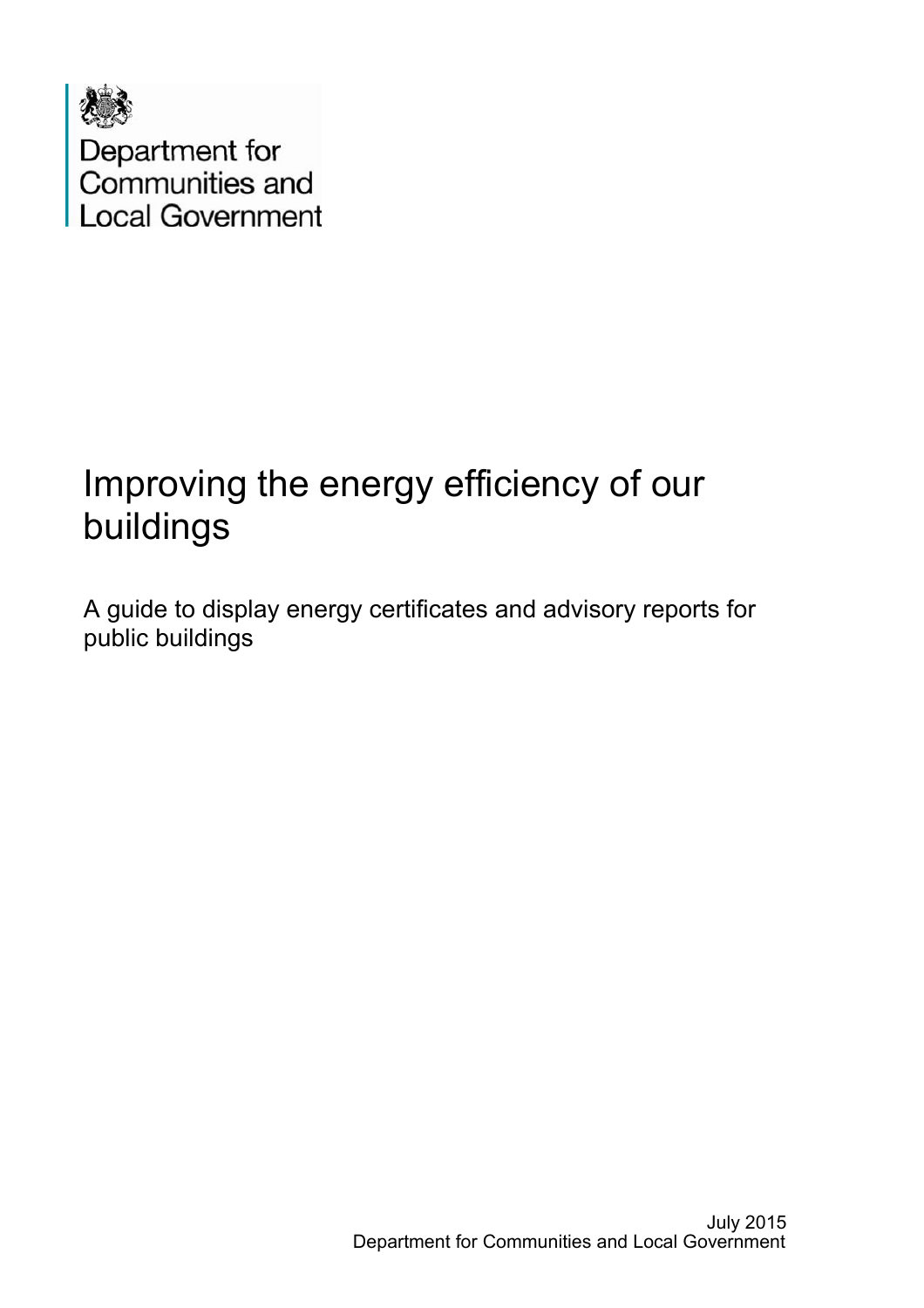

*© Crown copyright, 2015*

*Copyright in the typographical arrangement rests with the Crown.*

You may re-use this information (not including logos) free of charge in any format or medium, under the terms of the Open Government Licence. To view this licence, http://www.nationalarchives.gov.uk/doc/open[government-licence/version/3/](http://www.nationalarchives.gov.uk/doc/open-government-licence/version/3/) or write to the Information Policy Team, The National Archives, Kew, London TW9 4DU, or email: [psi@nationalarchives.gsi.gov.uk.](mailto:psi@nationalarchives.gsi.gov.uk)

This document/publication is also available on our website at [www.gov.uk/dclg](http://www.gov.uk/dclg)

If you have any enquiries regarding this document/publication, complete the form at <http://forms.communities.gov.uk/> or write to us at:

Department for Communities and Local Government Fry Building 2 Marsham Street London SW1P 4DF Telephone: 030 3444 0000

For all our latest news and updates follow us on Twitter:<https://twitter.com/CommunitiesUK>

August 2015

ISBN: 978-1-4098-4657-4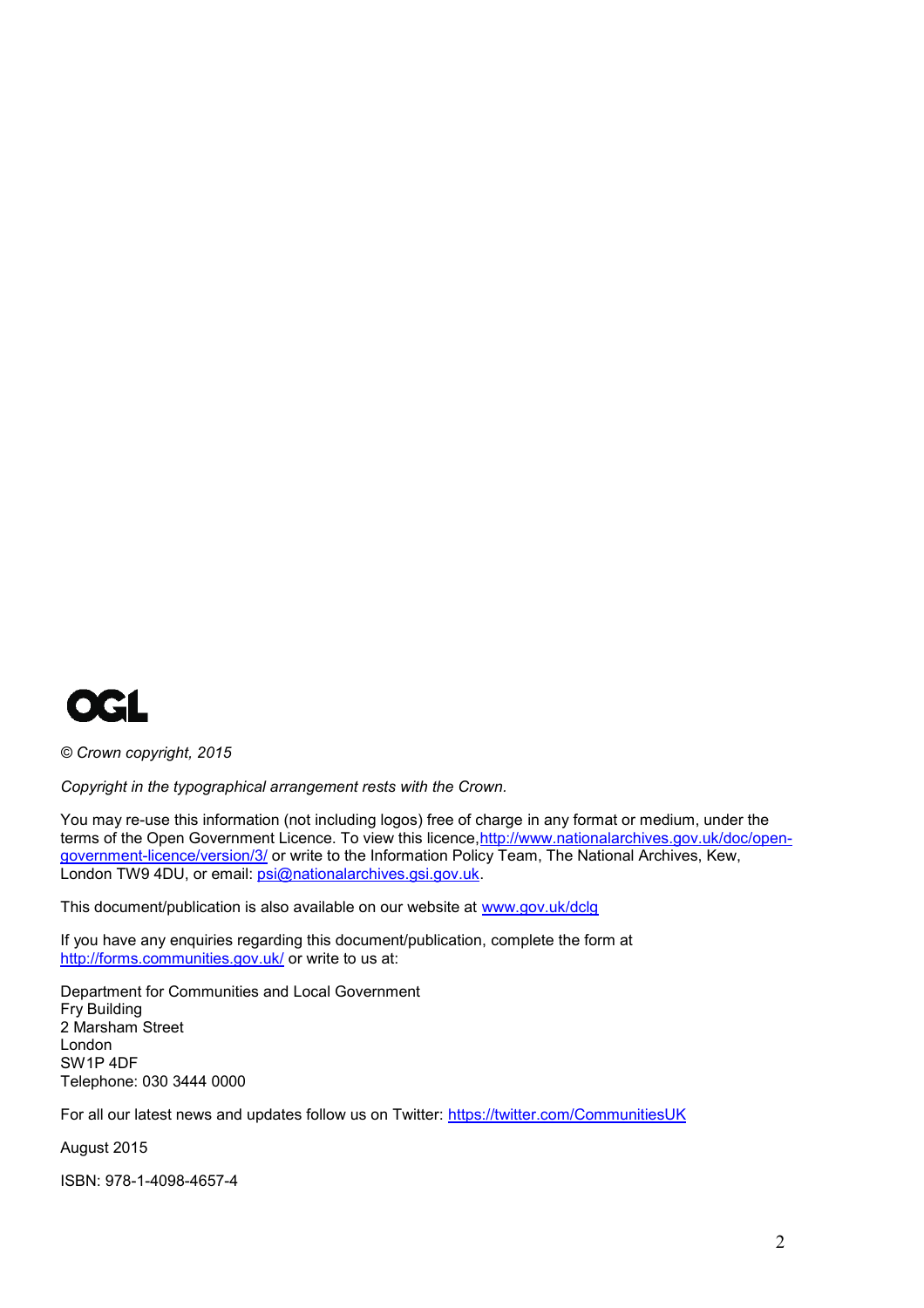# Foreword

This document is not a statement of the law, but is intended to help managers, owners and occupiers of buildings occupied by a public authority that, from 9 July 2015, are larger than 250m² and frequently visited by the public understand how the regulations work in practice, how to apply the regulations, what their responsibilities are and when display energy certificates (DECs) and advisory reports are required.

Non-dwellings are responsible for approximately 20 per cent of the UK's energy consumption and carbon emissions. This guide provides an introduction to the regulations for DECs for buildings occupied by a public authority. DECs promote the improvement of the energy performance of buildings and form part of the implementation in England and Wales of the European Directives 2002/91/EC and 2010/31/EU on the energy performance of buildings.

The original Energy Performance of Buildings Directive was implemented by the previous administration in 2008. A number of its measures were gold-plated – i.e. they went beyond the minimum requirements. In implementing the recast, the current Government has taken the opportunity to remove this gold-plating where possible.

This guide describes the scope and requirements of the regulations applying to buildings occupied by a public authority and provides guidance on how these are applied. While this guidance aims to explain how the requirements will work in practice, any interpretation of the regulations is offered only as a guide, as the Department for Communities and Local Government cannot provide legal advice and only the courts can provide an authoritative interpretation of the law. Therefore, it is important to read and understand the regulations as well. In cases of doubt independent legal advice should be sought.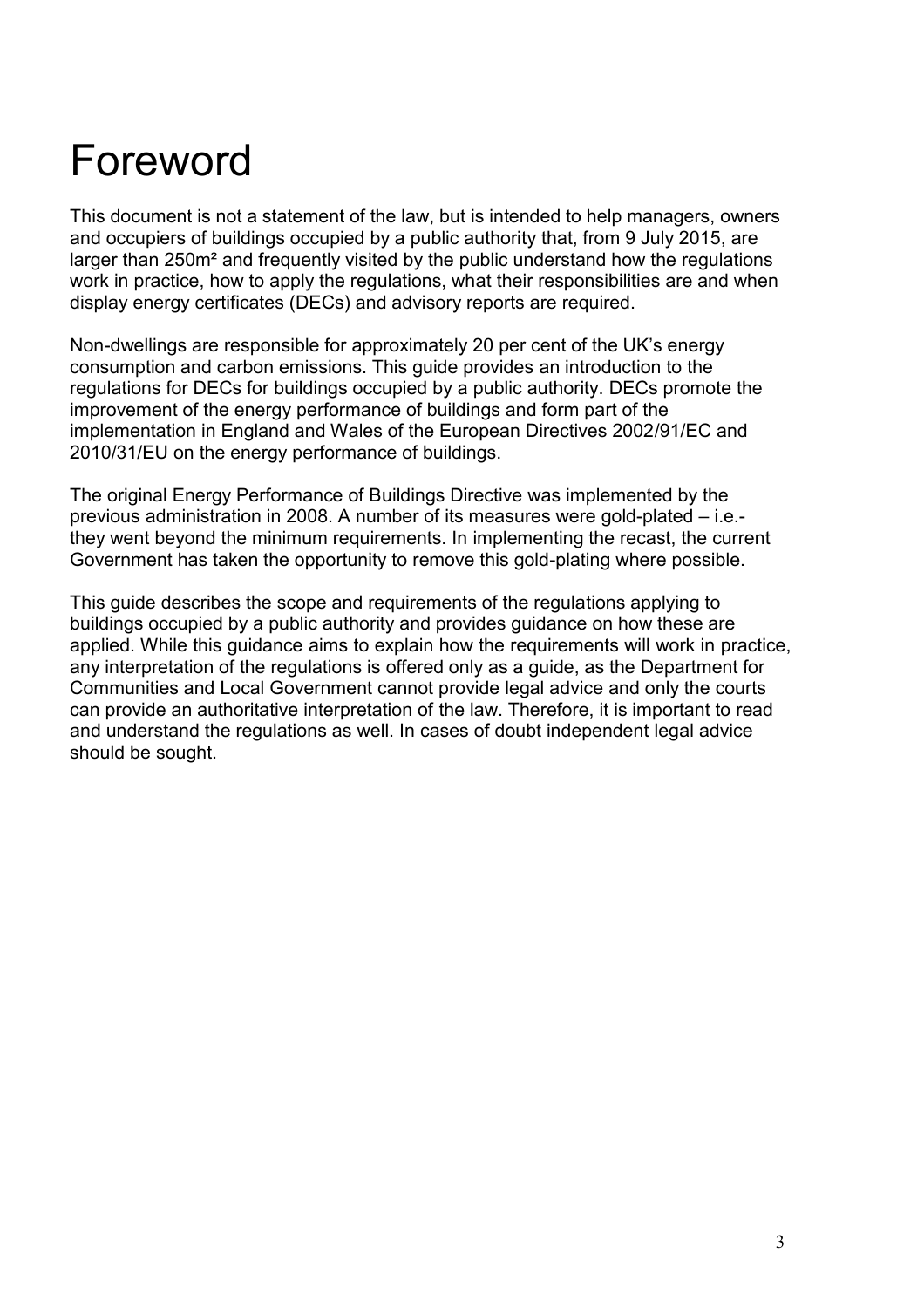# DEC requirements

This guide describes the obligations that come into force for buildings occupied by a public authority where, from 9 July 2015, the total useful floor area of the building exceeds 250 $m^2$  and which is frequently visited by the public.

## **Why DECs are required**

The purpose of introducing DECs is to raise public awareness of energy use and to inform visitors to public buildings about the energy use of a building. DECs provide an energy rating of the building from A to G, where A is very efficient and G is the least efficient and are based on the actual amount of metered energy used by the building over the last 12 months within the validity period of the DEC.

An affected organisation must display a DEC in a prominent place clearly visible to the public and have in its possession or control a valid advisory report. The advisory report contains recommendations for improving the energy performance of the building.

## **Buildings requiring a DEC**

A DEC and advisory report are required for buildings with a total useful floor area (see definitions at Annex B) over 250 $m^2$  that are occupied in whole or part by public authorities and frequently visited by the public.

For the purposes of the regulations, a building is defined as, 'a roofed construction having walls, for which energy is used to condition the indoor climate, and a reference to a building includes a reference to a part of a building which has been designed or altered to be used separately<sup>1</sup>.

For a building to fall within the requirement for a DEC it must:

- have a roof and walls; and
- use energy to condition the indoor climate. This is the case where the building has any of the following fixed services: heating, mechanical ventilation or air conditioning

A building can either be:

the whole of a building; or

 $1$  A part of a building designed or altered to be used separately is where the accommodation is suitable for separate occupation. This could be indicated by the accommodation having its own access, separate provision of heating and ventilation or shared heating and ventilation but with the ability by the occupier to independently control those services. The part could be deemed to be separate even if some facilities (i.e. kitchen and toilet facilities) were shared.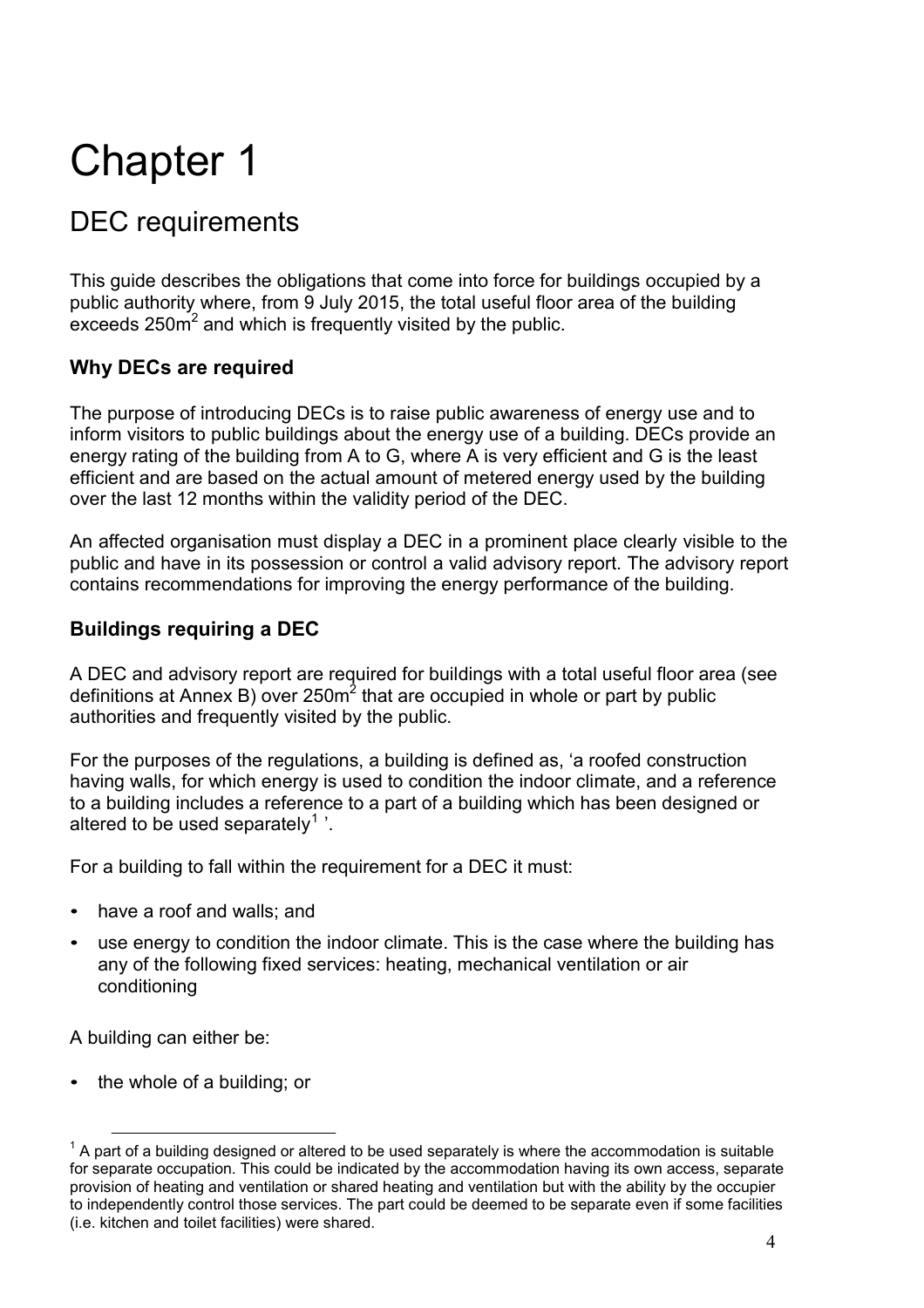• part of a building, where the part is designed or altered to be used separately

Only buildings, with a total useful floor area greater than  $250m^2$ , occupied by a public authority and frequently visited by the public are affected by this legislation.

Private organisations, including those that may share a building with a relevant institution, do not need to display a DEC, but may elect to do so on a voluntary basis.

#### **When DECs are required**

From 9 January 2013, if you are an occupier of a building requiring a DEC, you will need to display a DEC showing an operational rating in a prominent place clearly visible to the public. You will also need to have in your possession or control a valid advisory report.

If you are a new occupier, or have been in occupation for less than 15 months by 9 January 2013, you may not have the previous 12 months of meter readings available that are required for an operational rating. The legislation makes provisions for calculation over the period of occupation in these cases.

### **Validity period of DECs**

Where the building has a total useful floor area of more than 1,000m<sup>2</sup>, the DEC is valid for 12 months. The accompanying advisory report is valid for seven years. Where the building has a total useful floor area of between 250m² and 1000m², the DEC and advisory report are valid for 10 years.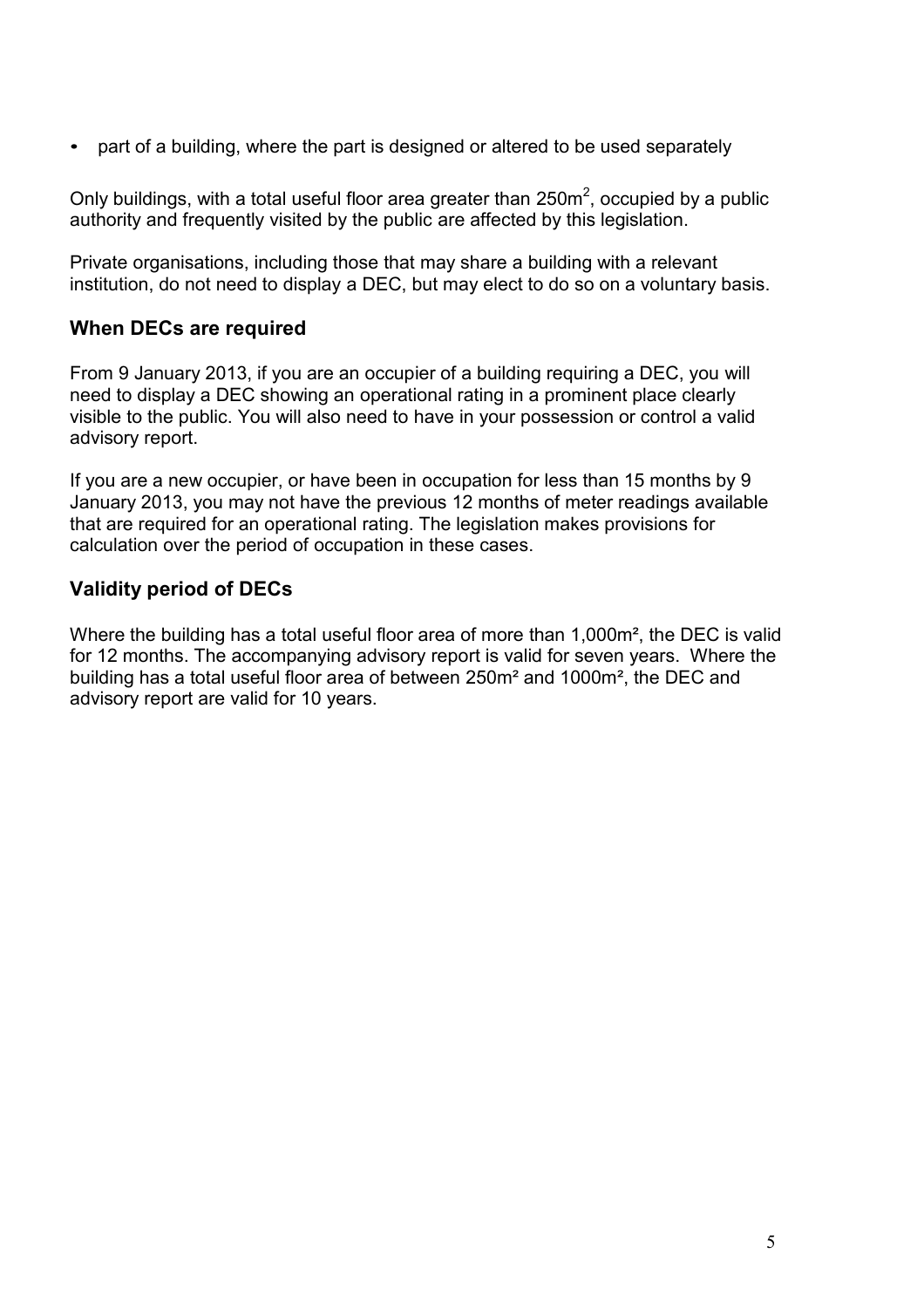# What are DECs?

# **What is a DEC?**



A DEC shows the energy performance of a building based on actual energy consumption as recorded over the last 12 months within the validity period of the DEC (the operational rating).

The operational rating is a numerical indicator of the actual annual carbon dioxide emissions from the building. The various types of energy consumption from occupying a building must be brought together on a common basis so that the performance of one building can be compared with that of another. The UK has decided that the common unit should be  $CO<sub>2</sub>$  emissions, since this is a key driver for energy policy.

This rating is shown on a scale from A to G, where A is the lowest  $CO<sub>2</sub>$ emissions (best) and G is the highest  $CO<sub>2</sub>$  emissions (worst).

DECs for buildings larger than 1,000m² also show the operational ratings for the previous two years,

where available.

The operational rating is based on the amount of energy consumed during the occupation of the building over a period of 12 months from meter readings and is compared to a hypothetical building with performance equal to one typical of its type (the benchmark). Typical performance for that type of building would have an operational rating of 100. A building that resulted in zero  $CO<sub>2</sub>$  emissions would have an operational rating of zero, and a building that resulted in twice the typical  $CO<sub>2</sub>$ emissions would have an operational rating of 200. If the building is a net energy generator, it would still be given an operational rating of zero.

The operational rating must be calculated according to the methodology approved by the Secretary of State. This is done by an accredited energy assessor using a software tool for the calculation which has been approved by the Secretary of State. This is available here

[www.gov.uk/government/uploads/system/uploads/attachment\\_data/file/9414/softwares](https://www.gov.uk/government/uploads/system/uploads/attachment_data/file/9414/softwarespecification.doc) [pecification.doc](https://www.gov.uk/government/uploads/system/uploads/attachment_data/file/9414/softwarespecification.doc)

The DEC should be displayed in a prominent place that is clearly visible to members of the public. A sample certificate is shown. To enable members of the public to view the document easily, it should be no smaller than A3 in size.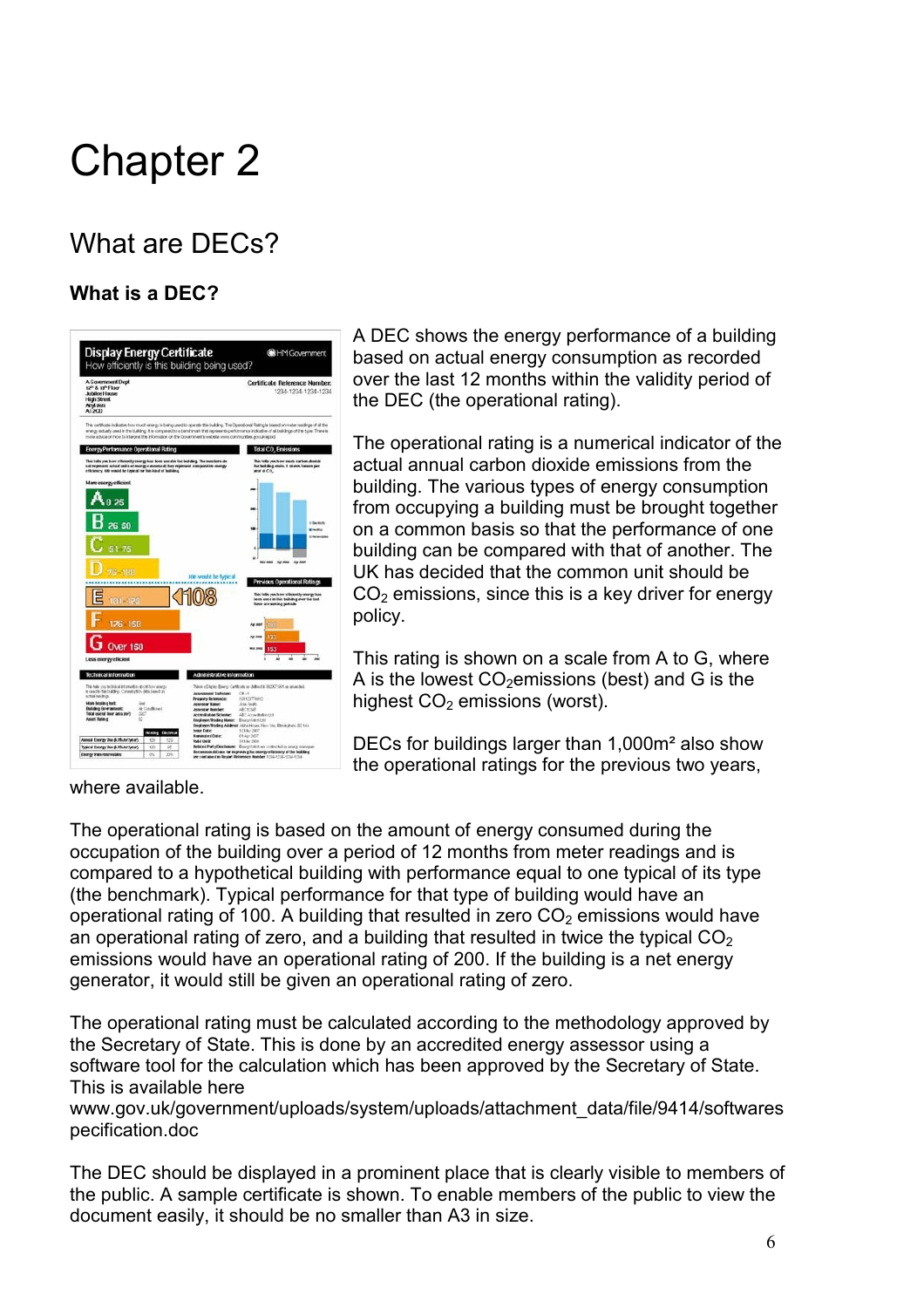A DEC must be accompanied by an advisory report and the owner of the building must have a valid one available. The advisory report highlights recommendations to improve the energy performance of the building (i.e. its fabric and associated services such as heating, ventilation and lighting).

### **What a DEC contains**

A DEC must contain, by law, the following information:

- the operational rating as determined by the government approved operational rating methodology
- a reference value such as a current legal standard or benchmark

For buildings with a total useful floor area greater than 1000m² only, the DEC must also contain:

• the operational ratings for the building expressed in any certificates displayed by the occupier during the last two years before the nominated date. In buildings where no historic energy consumption data are available, this information will not be complete until the third year of occupation after the introduction of DECs for that type of building as it will be derived from previous DECs

The DEC will also show the unique certificate reference number under which the DEC has been registered, the address of the building, the total useful floor area of the building, the name and address of the energy assessor, the name of their accreditation scheme and the date when the DEC was issued.

#### **What an advisory report contains**

The advisory report accompanies the DEC and contains recommendations for improving the energy performance of the building. The advisory report may contain a range of possible improvements, including cost effective measures that may be implemented to improve the energy performance of the property. The report includes zero and low cost operational and management improvements, possible upgrades to the building fabric or services, and opportunities for the installation of low and zero carbon (LZC) technologies.

The report enables the occupier to identify what may be done to improve, for example, building energy management, building services, etc. therefore reducing energy consumption and  $CO<sub>2</sub>$  emissions.

The advisory report categorises the list of recommendations, by payback period as follows:

- short term payback (up to three years), for example building energy management measures
- medium term payback (three to seven years), for example upgrading building services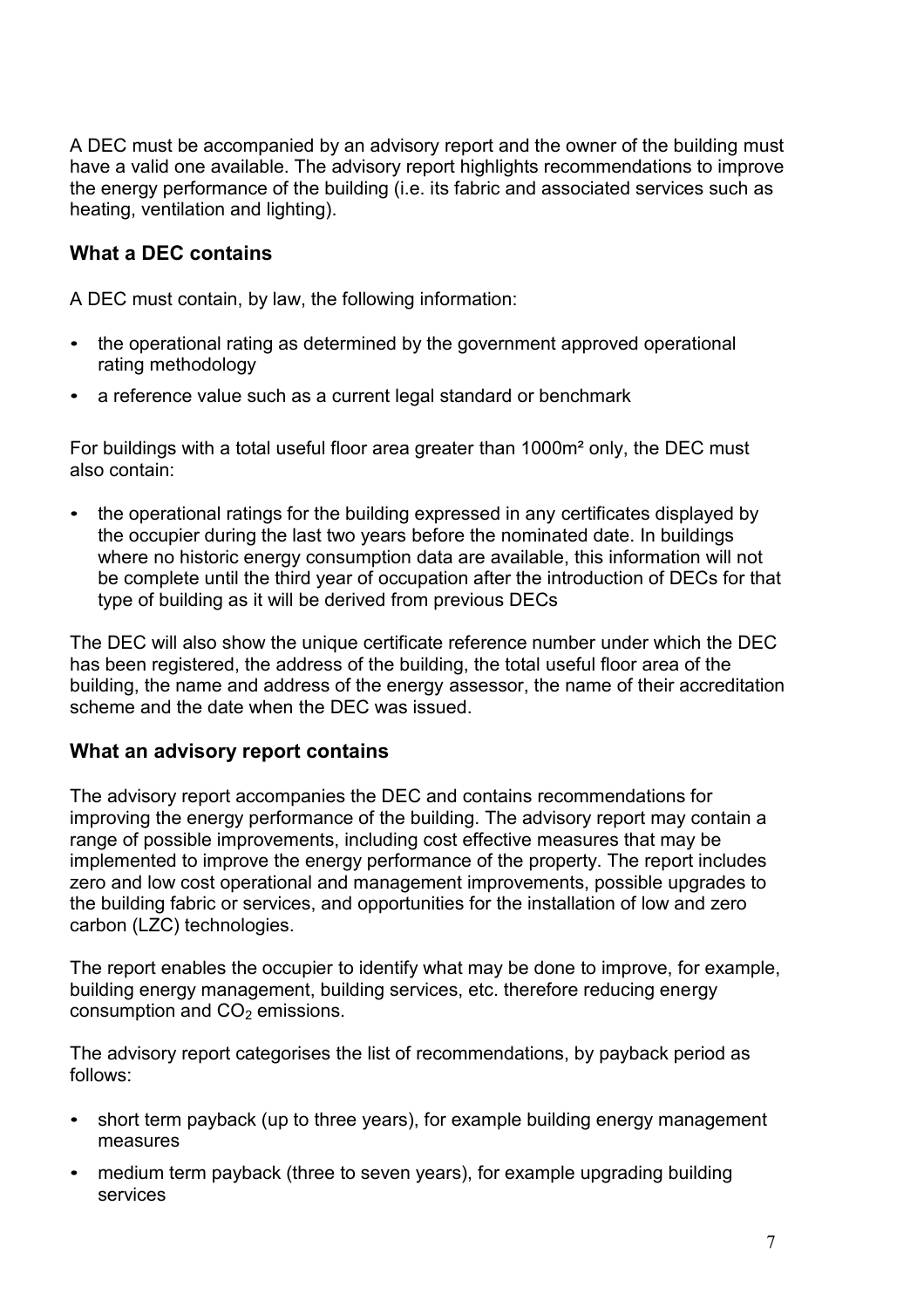- long term payback (more than seven years), for example low and zero carbon technologies
- each category includes the energy assessor's selection of the most suitable improvement measures for the building, generally between five and 10 measures. The advisory report also includes the energy assessor's recommendations which may include additional improvement measures, for example measures recommended by a previous energy audit
- the advice provided in the advisory report is intended to be for information only. Occupiers receiving an advisory report are advised to seek further detailed professional advice before reaching any decision on how to improve the energy performance of the building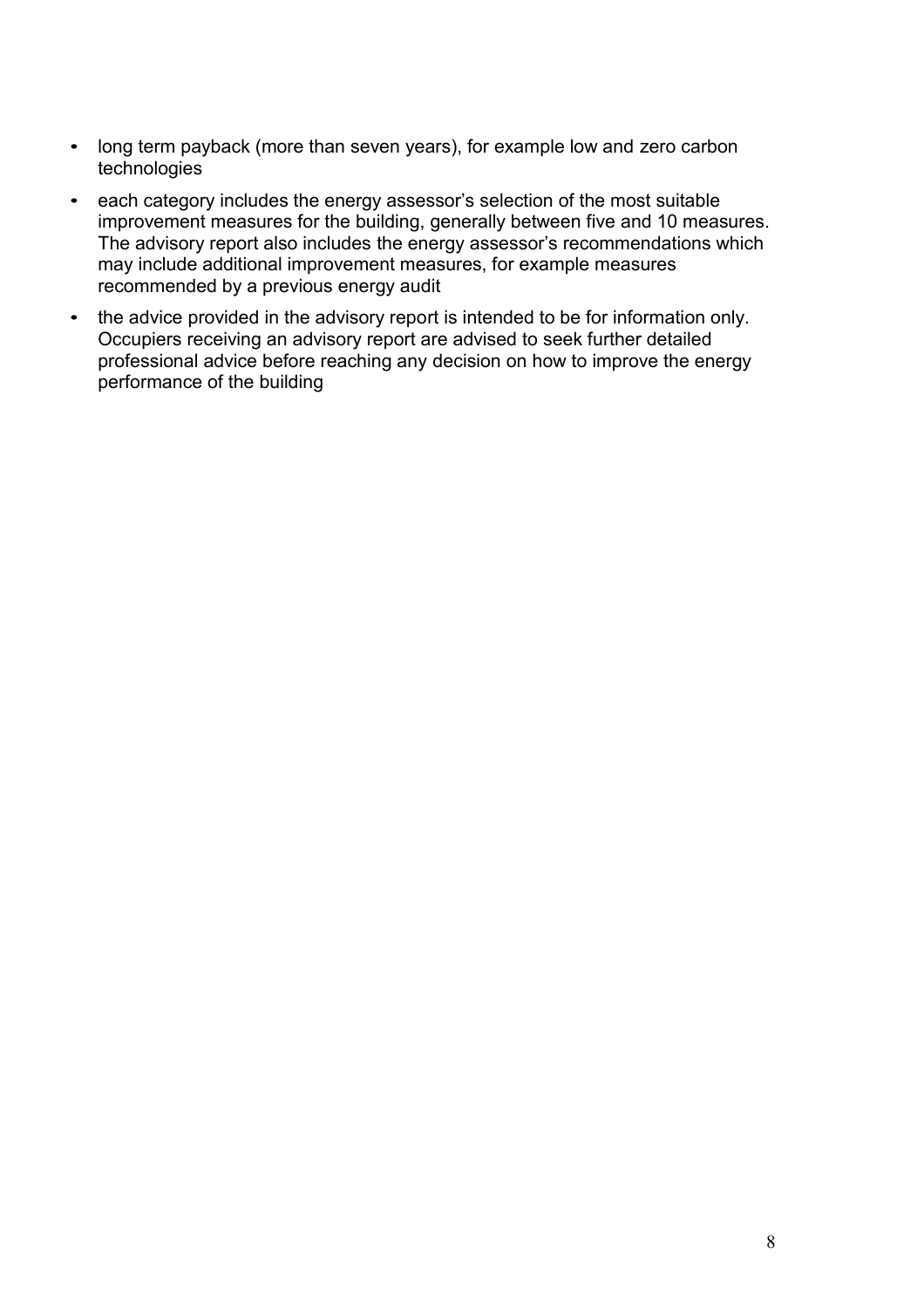# Obtaining and producing DECs

## **Responsibilities for displaying a DEC**

Under this legislation it is the responsibility of every occupier of a building affected by these regulations to:

- Display a valid DEC in a prominent place clearly visible to the public at all times
- Have in their possession or control a valid advisory report which conveys recommendations to improve the building's energy performance.

This must be done for each of the buildings affected

### **Producing DECs**

An energy assessor, accredited to produce DECs, is the only person who can produce a DEC and advisory report for your building. It is acceptable for employees to produce DECs provided they meet the standards of and are accepted by an accreditation scheme.

Firstly the energy consumption data provided will be reviewed by the energy assessor in line with the approved methodology. Under certain conditions, the methodology allows adjustments to be made for longer hours of occupation, variations to weather and climate and allows certain activities to be separated if they are not typical of the type of building (separable energy uses).

The carbon dioxide emissions for the certificate are based on the adjusted energy consumption and adjusted total useful floor area and building type to give a measured  $CO<sub>2</sub>$  emission per square metre.

The energy assessor will then use an approved tool to calculate the operational rating and produce a DEC and advisory report from the information gathered in line with the approved methodology.

To produce the first DEC and advisory report, the energy assessor must visit the site. In subsequent years the DEC and advisory report can be based on previous knowledge of the building, provided that:

- They are being produced by the same assessor; and
- A declaration that nothing has changed has been provided by the building occupant.

The DEC and advisory report must be lodged on the national register and given a unique certificate reference number. The national register is operated by Landmark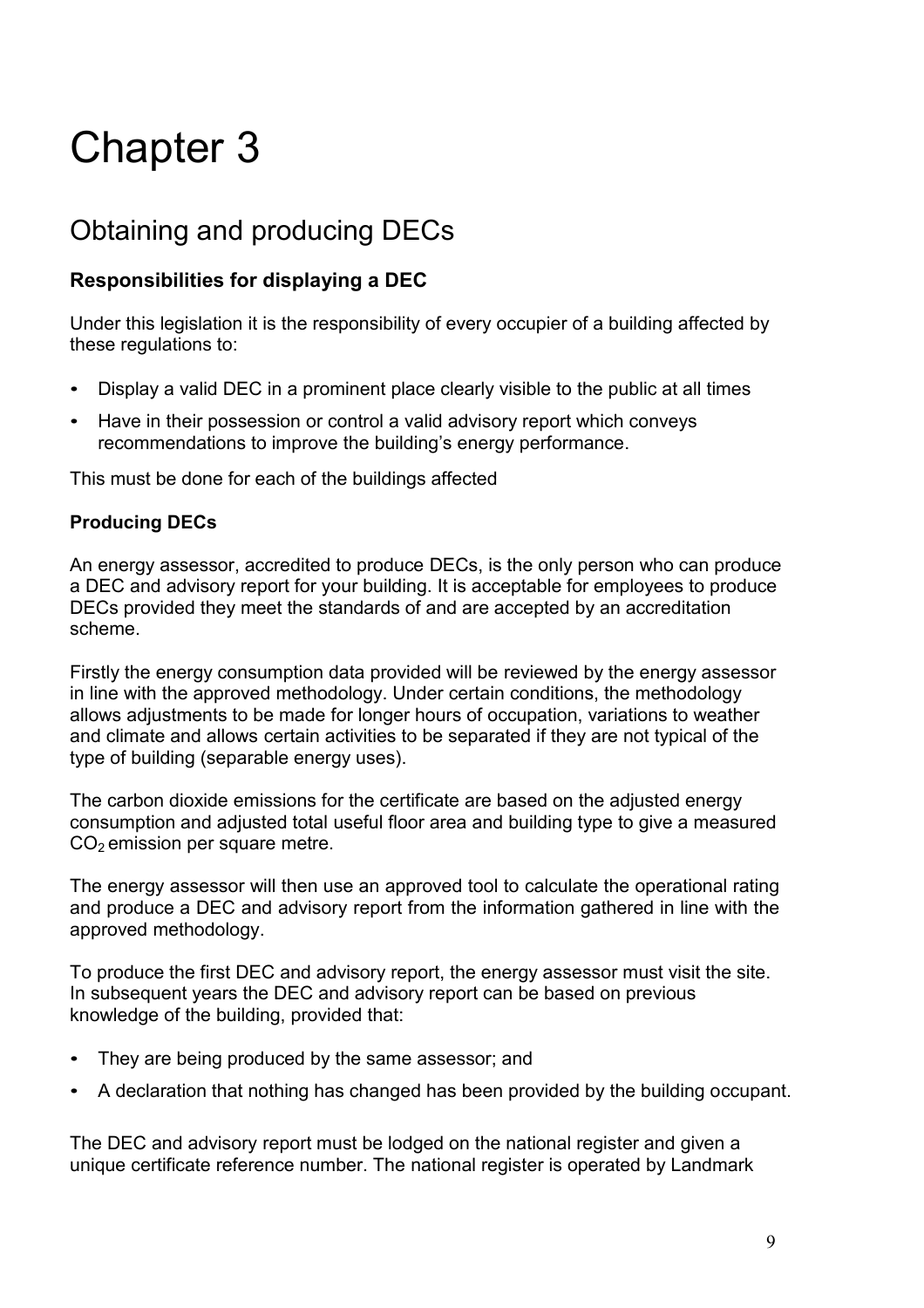Information Group Limited on behalf of the Secretary of State and can be found at [www.ndepcregister.com](http://www.ndepcregister.com/)

Energy assessors must act in an independent manner – this is ensured by their membership of an approved accreditation scheme. Energy assessors are responsible for conducting an energy assessment, producing a DEC and advisory report and lodging the DEC and advisory report with their accreditation scheme.

The accreditation scheme is responsible for checking and lodging certificates on the national register. Accreditation schemes are also responsible for monitoring the quality of the certificates energy assessors produce.

Once an energy assessor has been commissioned to produce a DEC and advisory report, there are three main steps to performing the assessment, which are:

- gathering the relevant information (dimensions, energy meter readings and building energy services);
- entering the information into an approved software (operational rating methodology) program;
- the software producing the certificate and the advisory report for the building.

The energy assessor then submits the certificate and advisory report to their accreditation body for lodgement on the Government's register and provides the building occupier with a copy.

#### **Collecting the information required for a DEC**

The occupier, in collaboration with the energy assessor, will need to obtain actual meter readings or consignment notes for all fuels used in the buildings that are affected by this legislation. This may include gas fuels, oil fuels, solid fuels, district heating and cooling, grid electricity and electricity generated on site or obtained by private distribution systems from other sites.

For district heating and cooling and electricity generated on site, or obtained by private distribution systems from other sites, the average carbon factor for the fuel over the accounting period will need to be obtained e.g. in kg of carbon dioxide per kWh delivered.

You can obtain the information required to produce a DEC from a number of sources:

- on-site energy meters;
- the building landlord or representative<sup>2</sup>;
- the utility supplier;

 $2^2$  A completed landlord's energy statement would be an appropriate method for the landlord to collect and provide the necessary data. See [www.bpf.org.uko](http://www.bpf.org.uk/)r [www.les-ter.org.](http://www.les-ter.org/)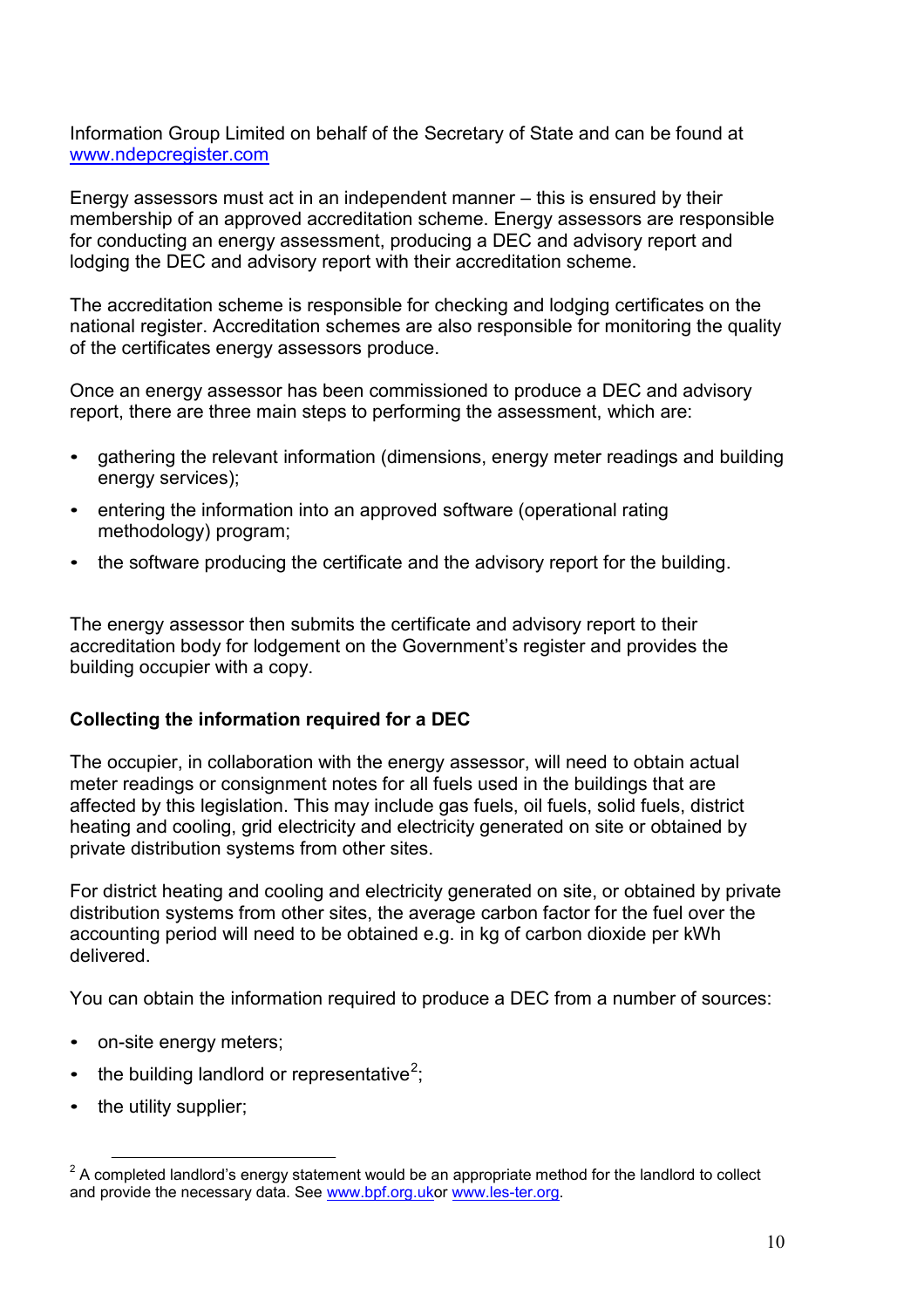• the district heating/cooling provider.

The calculation of the operational rating is based on annual energy consumption, which means the energy consumed over the period of one calendar year (365 days). Ideally all energies are metered over the same one-year period.

For more information on assessment and measurement periods, please see the document *The Government methodology for the production of Operational Ratings*  which may be found here [www.gov.uk/government/publications/government](https://www.gov.uk/government/publications/government-methodology-for-producting-operational-ratings-display-energy-certificates-and-advisory-reports)[methodology-for-producting-operational-ratings-display-energy-certificates-and](https://www.gov.uk/government/publications/government-methodology-for-producting-operational-ratings-display-energy-certificates-and-advisory-reports)[advisory-reports](https://www.gov.uk/government/publications/government-methodology-for-producting-operational-ratings-display-energy-certificates-and-advisory-reports)

A team of people can work on gathering the information for an energy assessment as long as they are working under the direction of an accredited energy assessor. The accredited energy assessor must ensure that anyone visiting a property or gathering information on their behalf is both fit and proper and suitably qualified to gather the information. Only accredited energy assessors can produce and lodge DECs.

An accredited energy assessor may use data previously collected about a building. They must, however, be satisfied that any data about a building has been properly collected and accurately reflects the building as they will be responsible for any data used to produce a DEC.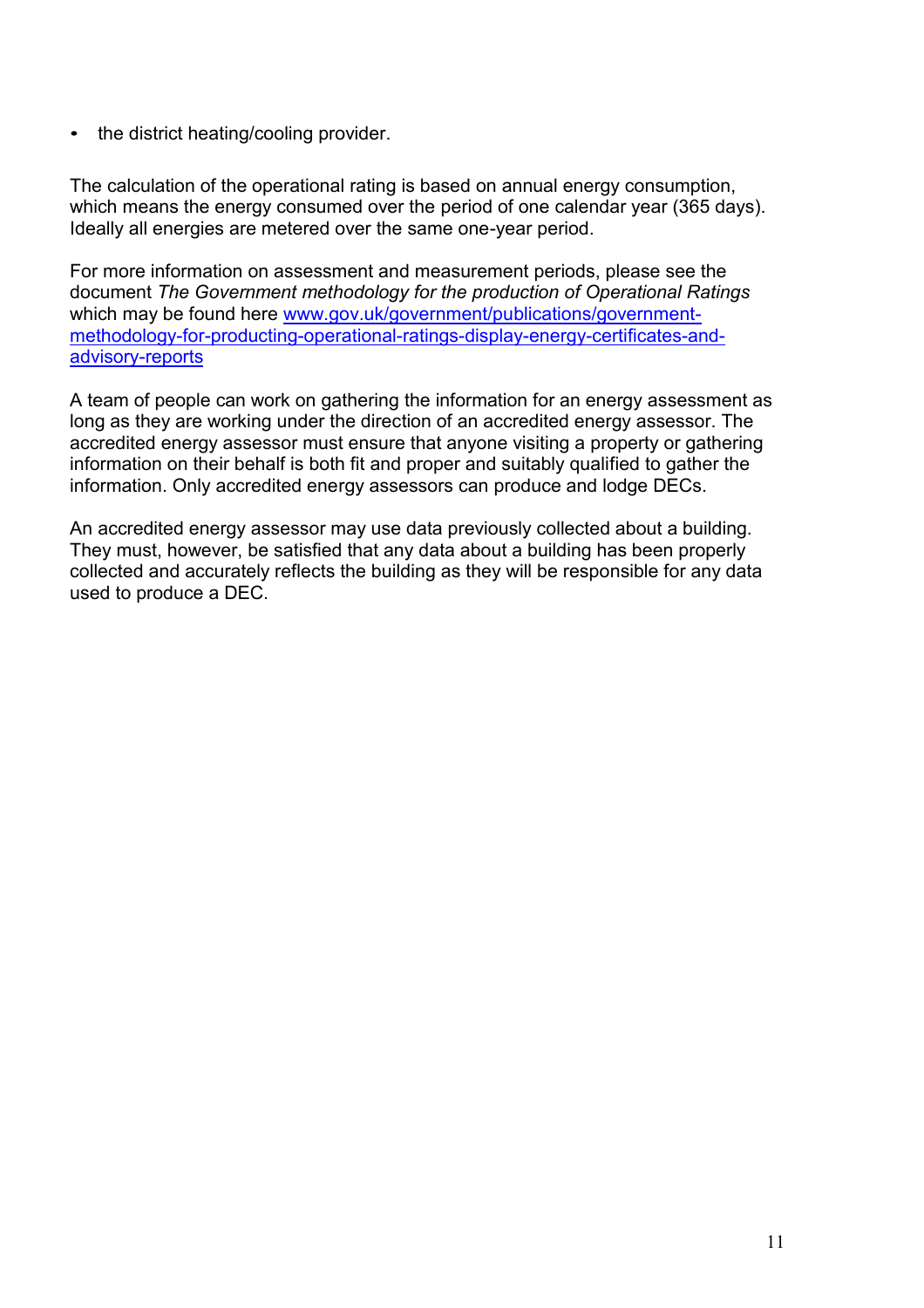# Consumer protection and enforcement

# **Checking the authenticity of a DEC**

A DEC must be lodged, by an accredited energy assessor, in the central register for non-dwellings which contains all DECs and advisory reports. It is not possible to opt out of this process.

If you have commissioned a DEC for your building you will receive a copy of the certificate to display as required by the regulations.

A DEC is identified by a unique reference number If you have been given a DEC and wish to check its authenticity, you can access the register by entering the reference number on the certificate. You can also search the register by entering the address of the property.

If you cannot find your certificate in the register or have any concerns regarding the authenticity of the information contained within the certificate, you should contact the accreditation body of the energy assessor who produced the DEC. The energy assessor details, their accreditation scheme and their membership number should be on the certificate.

A lodged DEC becomes legal when the accompanying advisory report has been lodged, and vice versa.

### **Checking the authenticity of your energy assessor**

All energy assessors must be accredited. If you want to find a suitably accredited energy assessor in your area to provide you with a DEC, use [www.ndepcregister.com](http://www.ndepcregister.com/) to find the list of approved assessors for your area.

If you wish to check that an energy assessor is a member of an accreditation scheme, you can do this in two ways:

- verify the credentials of your energy assessor online via [www.ndepcregister.com](http://www.ndepcregister.com/) which provides a national register of accredited energy assessors. This will allow you to search by the energy assessor's name or accreditation scheme membership number
- ask your energy assessor which accreditation scheme he/she is a member of (and his/her membership number). The accreditation scheme can confirm that your energy assessor is accredited to practise as a DEC energy assessor for your particular type of building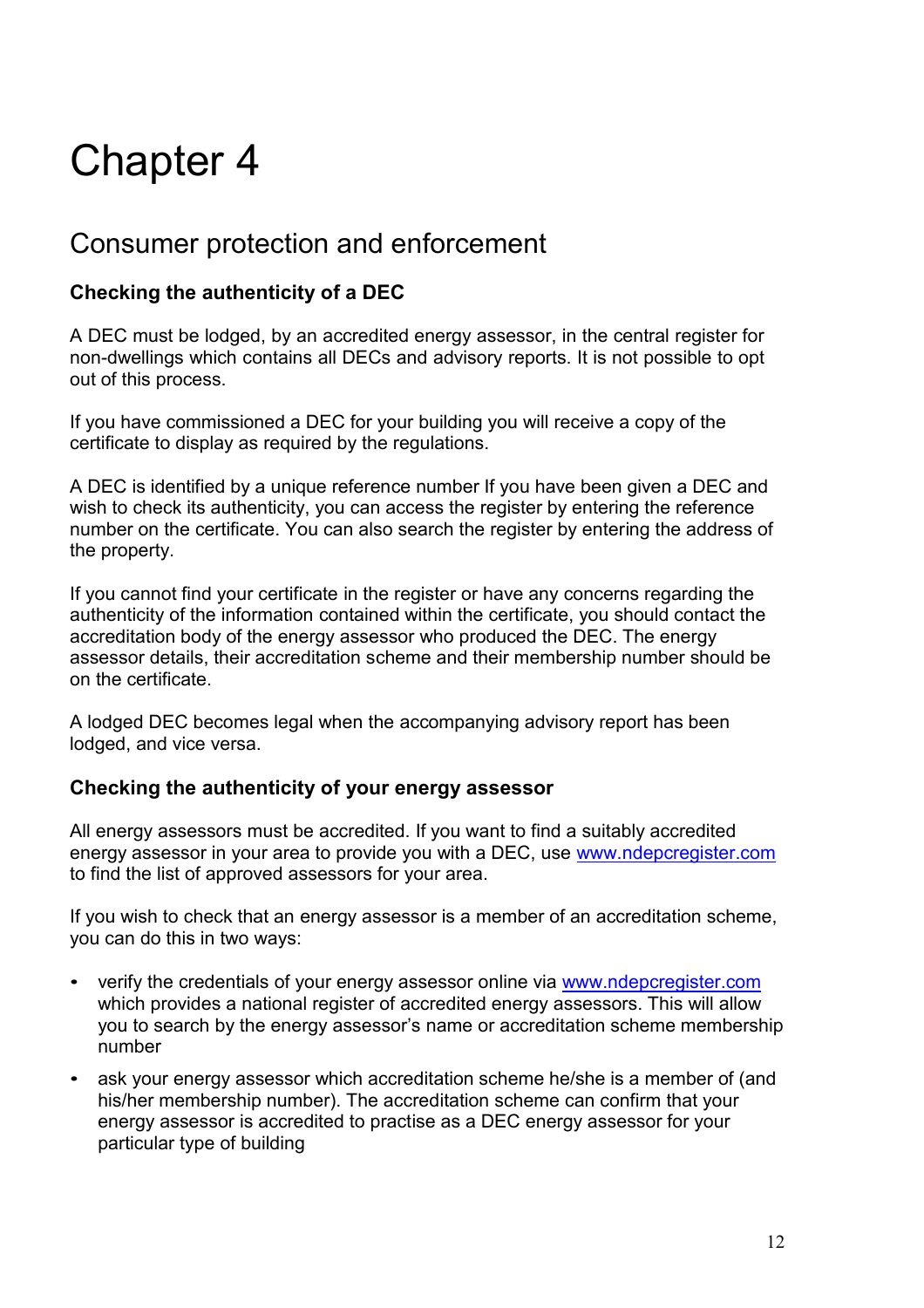## **Complaints**

Complaints about the availability or quality of a DEC or about an energy assessor or energy assessment should be directed to the following:

**Display of DECs**. For complaints regarding the display or validity of a DEC for a public building, contact the building occupier or an authorised officer of the local weights and measures authority (usually the person in that authority is known as a trading standards officer). The authorised officers have the power to act on your complaints.

**Quality or accuracy of the DEC and its recommendations**. For complaints regarding the quality and accuracy of the DEC and the advisory report, contact the energy assessor in the first instance and if the matter is not resolved, contact the accreditation body of the energy assessor who produced the DEC. Contact details can be found on the DEC.

**Complaints regarding an energy assessor or any aspects of the energy assessment**. For complaints regarding the energy assessor or the energy assessment, contact the energy assessor in the first instance and if the matter is not resolved, contact the accreditation body of the energy assessor who produced the DEC. Contact details can be found on the DEC.

### **Penalties for not having a DEC**

A local authority can issue a penalty charge notice of £500 for failing to display a DEC at all times in a prominent place clearly visible to the public, and £1,000 for failing to possess or have in their control a valid advisory report. In addition to these penalties, it will still be necessary to commission the documents, otherwise further offences will be committed.

If you can demonstrate that you have taken all reasonable steps to avoid breaching the regulations, then the penalty charge notice must be withdrawn.

If you believe the penalty charge notice should not have been given you can request a review. If you are not satisfied with the outcome of the review you may appeal to the county court within 28 days after you received notice confirming the penalty charge notice.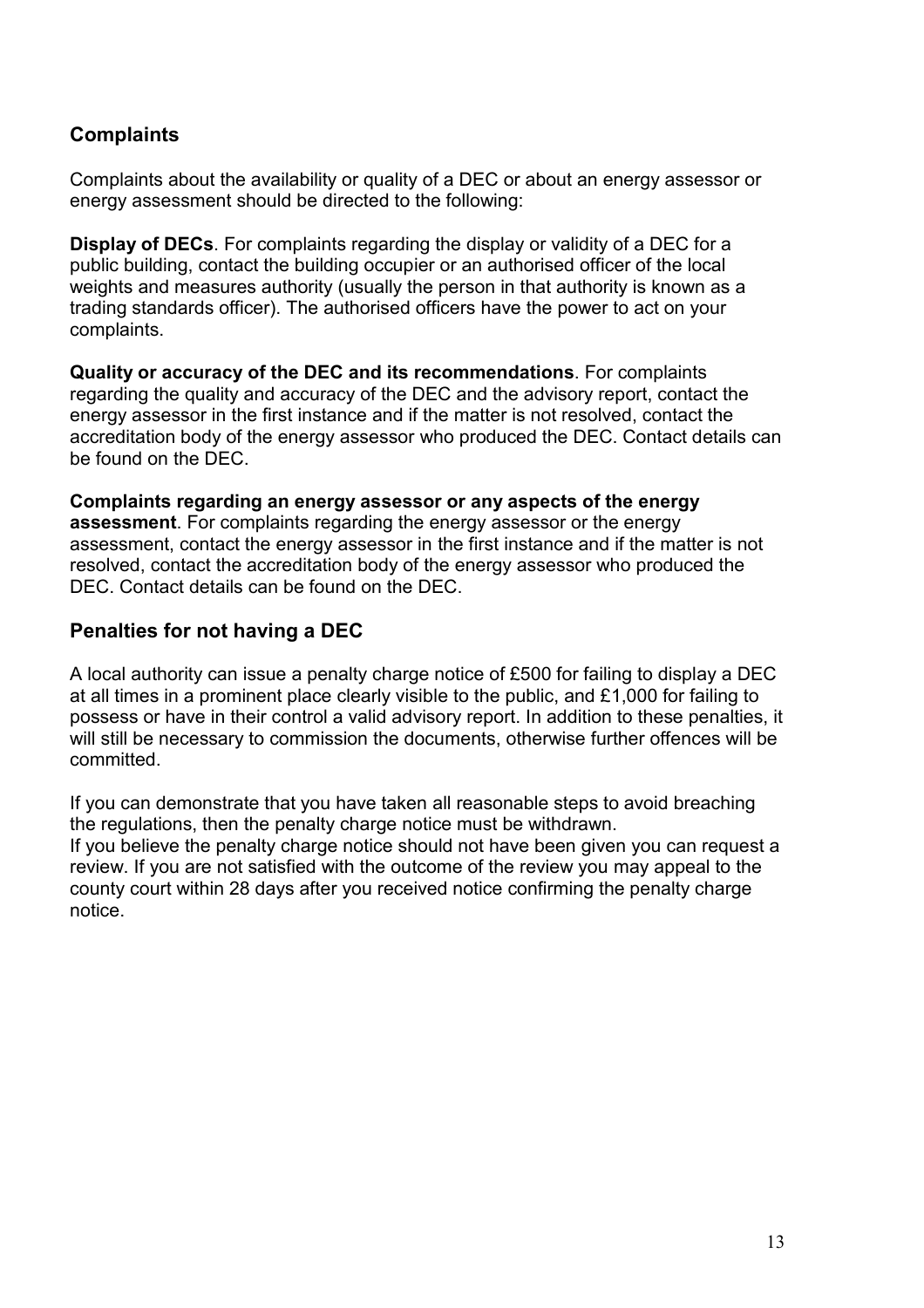# Annex A

### **Frequently asked questions**

- **Q. I am a public authority and let a building I own to a private company to undertake business that is not a public service. Is a DEC required?**
- A. No. The requirement is on the occupier to provide a DEC and as the occupier is a private company there is no requirement to display a DEC for the building.

#### **Q. I need to display a DEC – do I also need an EPC for my building?**

A. You will only need to have an EPC if you construct (including certain modifications), sell or let your building. If you do have an EPC for your building, the rating must be displayed on your DEC.

#### **Q. Do I have to act on the recommendations in the advisory report?**

A. You are under no obligation to act on the recommendations for energy improvements to the building. However, taking action on the recommendations is likely to improve the energy efficiency of your building, reduce your fuel bills, cut its carbon emissions and could improve public perception of your building.

#### **Q. Where can I find an energy assessor?**

A. The accreditation schemes will maintain a list of their members and should be able to provide contact details of assessors local to your area. An energy assessor should always be able to provide details of the accreditation scheme (see the list in Annex B) of which they are a member and their membership number.

#### **Q. What software can be used to produce DECs?**

A. Only software approved by the Department for Communities and Local Government can be used to produce DECs.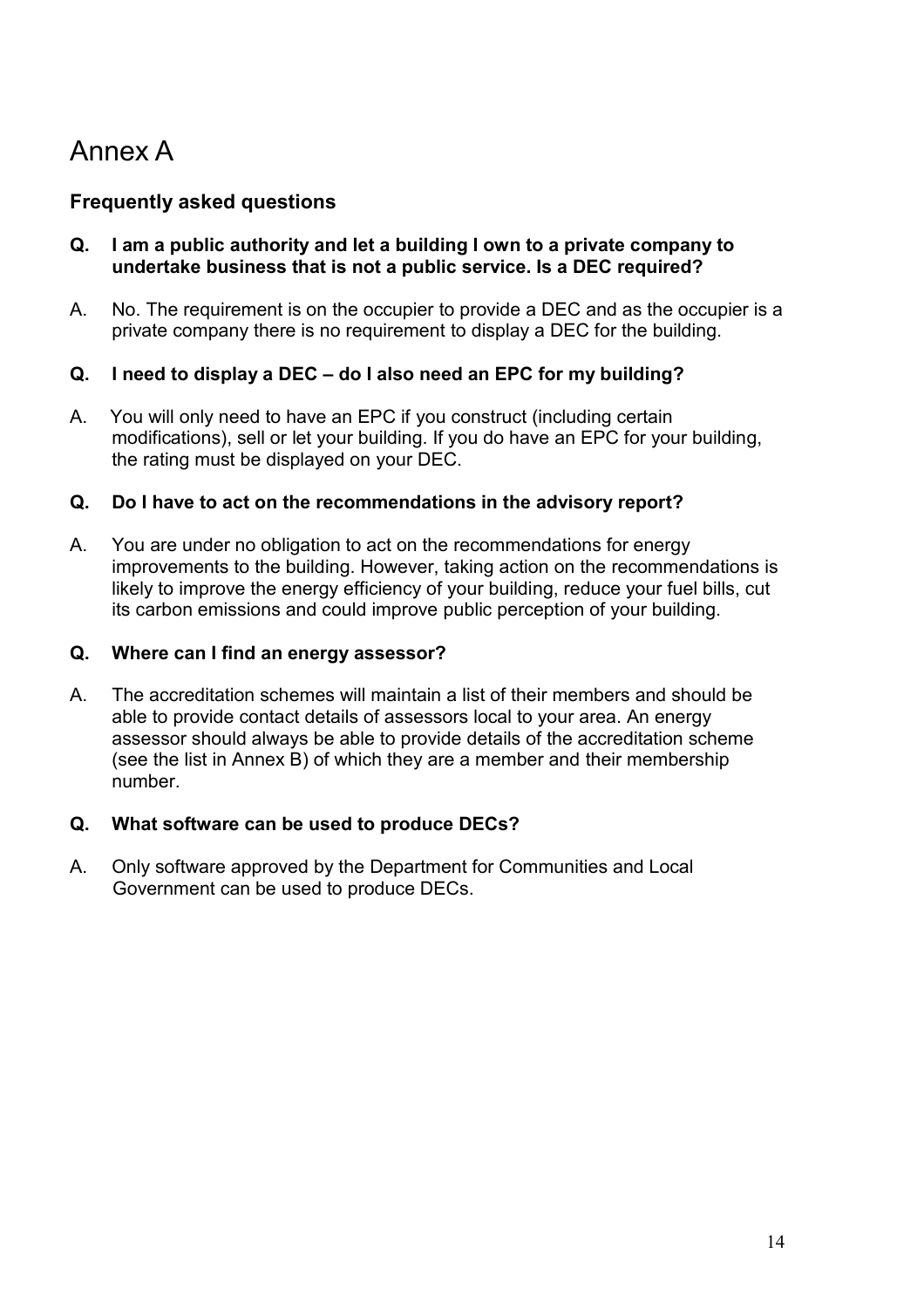# Annex B

# **Definitions**

A building is defined as "a roofed construction having walls, for which energy is used to condition the indoor climate; a building may refer to the building as a whole or parts thereof that have been designed or altered to be used separately".

The total useful floor area is the total area of all enclosed spaces measured to the internal face of the external walls, that is to say it is the gross floor area as measured in accordance with the Building Regulations. In this convention:

- a) the area of sloping surfaces such as staircases, galleries, raked auditoria, and tiered terraces should be taken as their area on the plan
- b) areas that are not enclosed such as open floors, covered ways and balconies are excluded